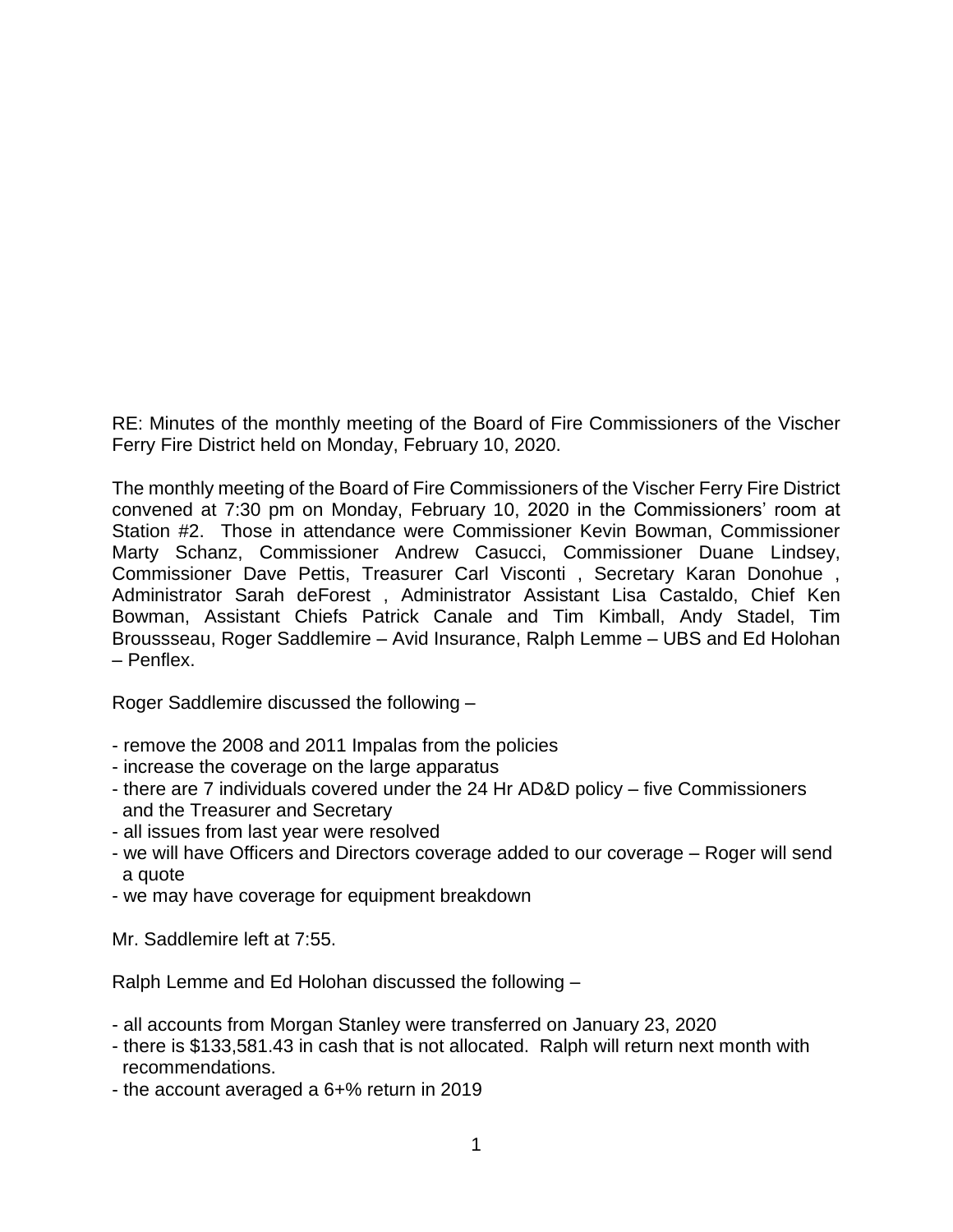- the funded ration is over 80%
- with 15% growth, the funded ration could be 89%
- projected rates are predicted to decrease and this may be down to 5.25%
- the LOSAP accounts will be rebalanced semi-annually.

Ed and Ralph left at 8:30.

# **Bills**

**1.** A listing of transactions numbered 13790 through 13448, totaling \$42,293.53, was presented to the Board.

Commissioner Pettis made a motion to pay the bills. Commissioner Lindsey seconded the motion. The motion was carried unanimously.

### **Old Business**

Commissioner Schanz made a motion to approve the minutes. Commissioner Casucci seconded the motion. The motion was carried unanimously.

### **Treasurer's Report**

- 1. Bank statements, account reconciliations and check images for January 2020 and the listing of transactions approved and paid in January 2020 were given to Commissioner Bowman for verification.
- 2. Bank statements, account reconciliations and check images for December 2019 were returned to the Treasurer.
- 3. The Annual Treasurer's report for 2019 was presented to the Board. The AUD will be filed with the State Comptroller office by the end of February.
- 4. The 2019 audit by Bryans & Gramuglia, CPAs, is scheduled for April 23<sup>rd</sup> and 24<sup>th</sup>.

Commissioner Casucci made a motion to accept the Treasurer's report. Commissioner Pettis seconded the motion. The motion was carried unanimously.

## **Chief's Report**

1. Commissioner Schanz made a motion to approve the following for membership in the Vischer Ferry Fire Company:

Piotr Czajkowski

Dean Mahunik

 Commissioner Lindsey seconded the motion. The motion was carried unanimously.

- 2. Commissioner Lindsey made a motion to approve the following:
	- a. Invite West Crescent to STOP THE BLEED seminar on February 26<sup>th</sup>
	- b. Offer Haz Mat online through Target Solutions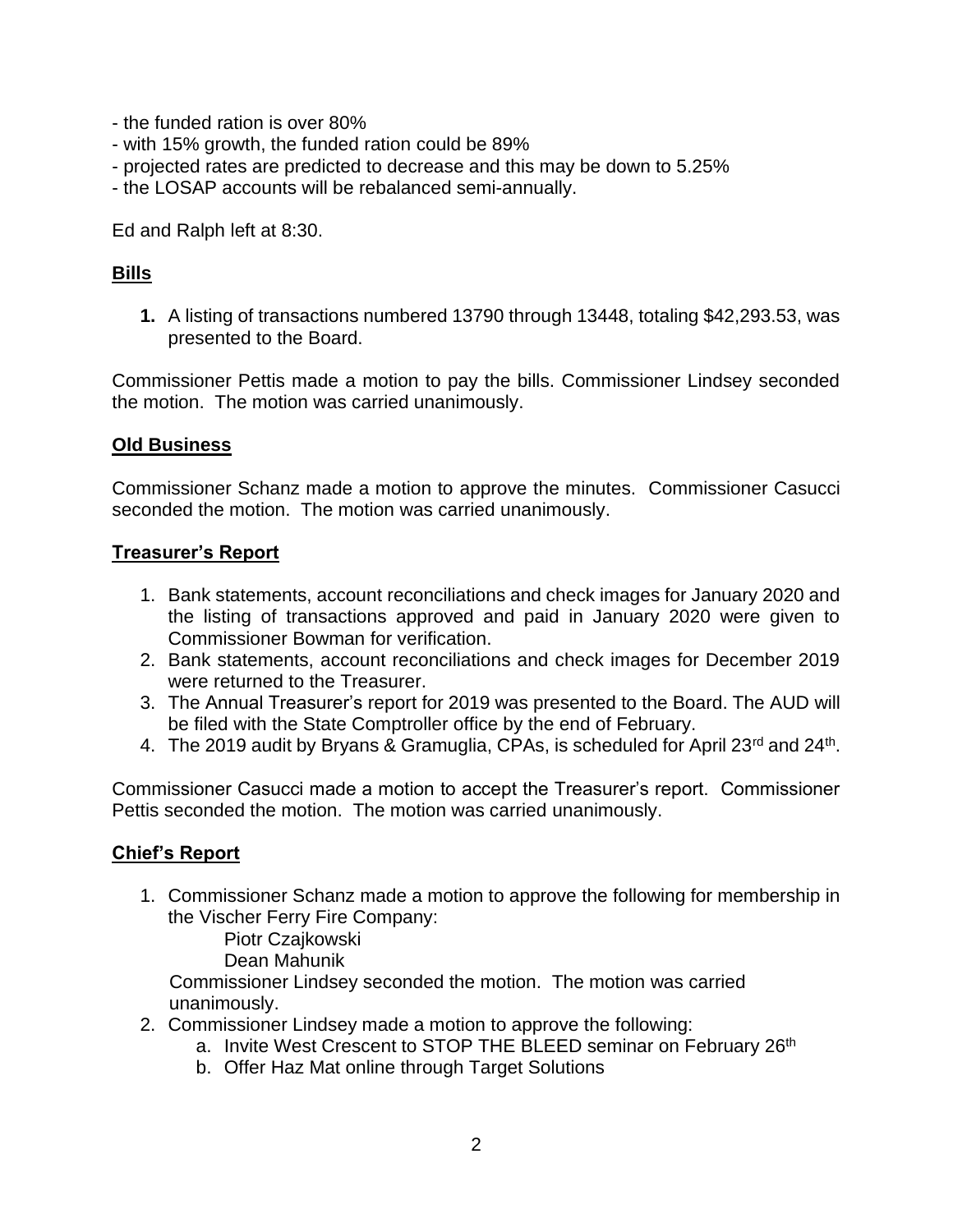- c. Paul Pignatelli and Paul Singh to take TIMS class on March  $28<sup>th</sup>$  in Rotterdam
- d. Brittany Keleman to attend Principles of Building Construction February 13- March at the training center
- e. Ed Vargas to attend a fire services conference in Montour Falls March 27- 29. Cost is \$25 for registration and \$71 for and two nights lodging. Mileage reimbursement was approved.

Commissioner Pettis seconded the motion. The motion was carried unanimously.

- 3. Commissioner Schanz made a motion for the following:
	- a. T-626 to assist FF1 class at the training center on February 20<sup>th, 25th</sup> (if needed) and May 4<sup>th</sup>.
- 4. Car 62 for the Water Rescue class March 6-8 in Oriskany, NY. Commissioner Lindsey seconded the motion. The motion was carried unanimously.
- 5. Commissioner Schanz made a motion to approve the following:
	- a. use of Station #1 on Friday, March 13<sup>th</sup> for FFI graduation
	- b. Omit the Monday drill from May through August.
	- Commissioner Pettis seconded the motion. The motion was carried unanimously.
- 6. Chief Bowman presented a memorandum from the Saratoga County Sheriff's Office to all firefighters concerning the Bail Reform law.

## **Administrator's Report**

- 1. Discussion on a new medical director. Commissioner Schanz made a motion to hire Robert McHugh, MD as our medical director. Commissioner Pettis seconded the motion. The motion was carried unanimously.
- 2. The LOSAP report has been posted and will be submitted this week.
- 3. Discussion on physicals. There is another company that can do physicals. The Administrator will compare this company with Ellis.
- 4. The Board was presented with a new hall rental agreement.
- 5. The Administrative Assistant will be working on the website.
- 6. All maintenance requests are now being tracked on a spread sheet
- 7. The Commissioners, Chiefs and Captains key fobs will work on the mechanical room door.
- 8. Two filing cabinets were donated to us.
- 9. The mailbox needs to be repaired.

## **New Business**

- 1. Received from Morgan Stanley:
	- a. Client statement for December 2019
	- b. Client statement for January 2020
	- c. Year End LOSAP 2019
	- d. Advisory Status Update
	- e. Confirmation of personal and account information
	- f. Notice of withdrawal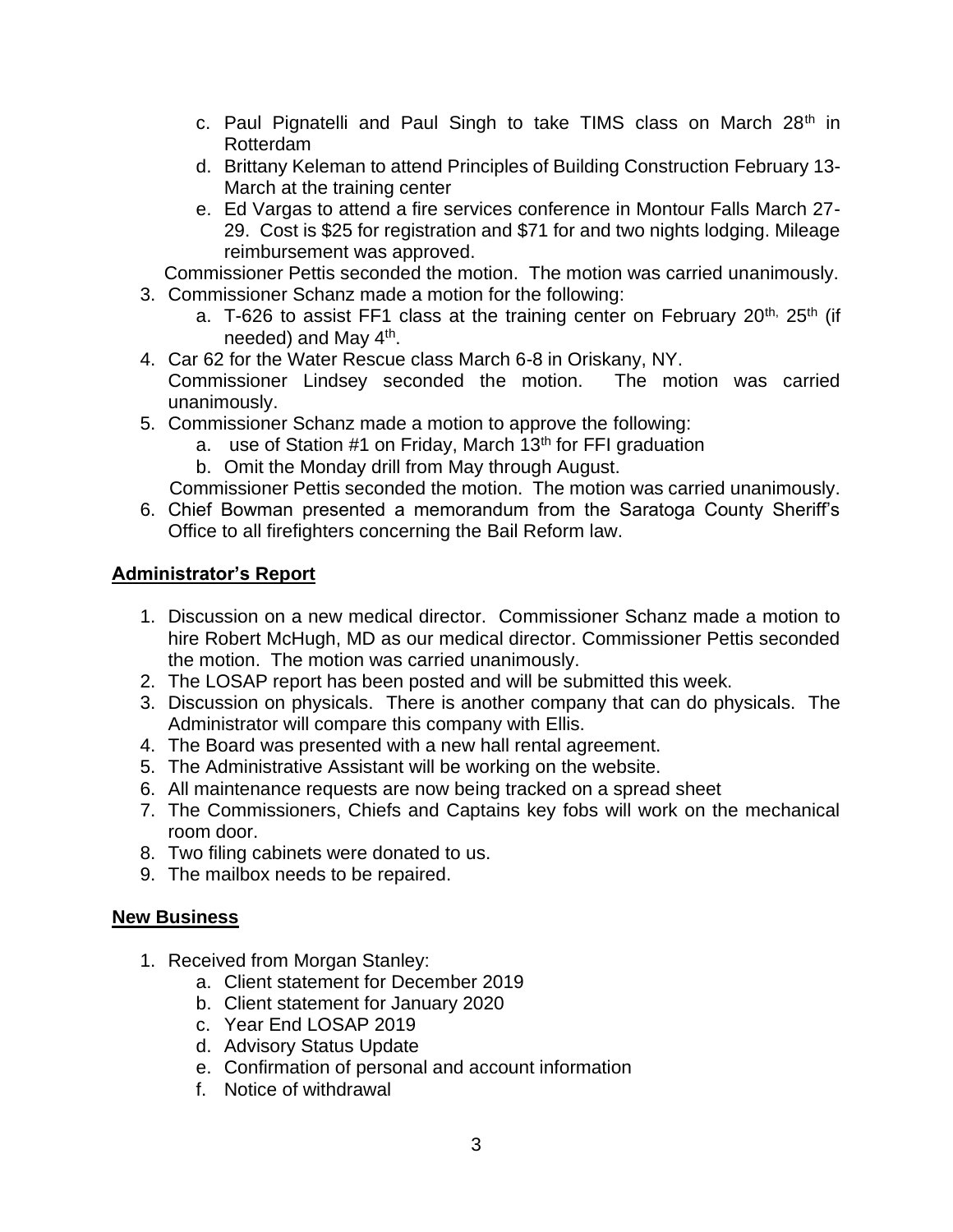- 2. Received from UBS;
	- a. January 2020 Business Services Account
	- b. Confirmation
	- c. UBS Investment Advisory Program Enrollment
	- d. Information about business practices of UBS
- 3. Received a check from the Town of Clifton Park for \$961,000.57 for the 2020 tax levy. This was deposited on February 6, 2020.
- 4. Received the Letter of Credit from TD Bank
- 5. Received a note of site plan application for 753 Grooms Rd.
- 6. Received the legal notice affidavit for the Organizational meeting.
- 7. Received the snowplowing agreement for Marc Badalucco for \$7,120.
- 8. Hall rental George Girtler 01/31/2020 fee waived
- 9. Received assessments from the Saratoga County Real Property Tax Services.
- 10.Received a proposal for the installation of equipment for radio dispatch of building alarms for Station #1 from Hart Alarm Ltd. for \$550 plus additional monitoring fee of \$10 monthly. This was approved.

### **Miscellaneous**

- 1. MES will schedule a training session for SCBA maintenance and repair.
- 2. Commissioner Schanz made a motion to sell six (6) SCBA packs to Melrose Fire District for \$500. Commissioner Lindsey seconded the motion. The motion was carried unanimously.
- 3. Eugene Helin's family would like to create a Veterans' Memorial by the flagpole by the main entrance, to be named the Eugene Helin Veterans' Memorial. All agreed to this.
- 4. There will be a meeting with the architect tomorrow at Station #3.
- 5. Verizon should be here tomorrow to change the phone lines.
- 6. Tim Brousseau presented a quote of \$7,841.82 from GIG Computers, Inc. to install phones. This was not accepted.
- 7. There was discussion on fire extinguishers at Station #1. We will inventory these and contact Tri City if necessary.
- 8. The kitchen hood needs to be inspected. We will call Sanders.
- 9. The start date for the boat launch is the first week of March.
- 10.Commissioner Schanz will be going to Fire Expo in Las Vegas on February 26- 28th .
- 11. SCBA will be flow tested on Monday, February 24<sup>th</sup>.
- 12. ETA-625 will be out of service on Wednesday, February 19th
- 13.A second New York Fire District Officers' Guide will be ordered for the Secretary.
- 14.There was discussion on fire house design. Commissioner Schanz made a motion to send Commissioner Bowman to the Station Design Conference, May 12-14, at the Crowne Plaza Hotel in Rosemont, IL. Commissioner Pettis seconded the motion. The motion was carried unanimously.
- 15.Hart Alarm, Ltd. will be sending us a quote for Station #2 for the installation of building alarms.
- 16.Brian Vickers is still working on grants for us.